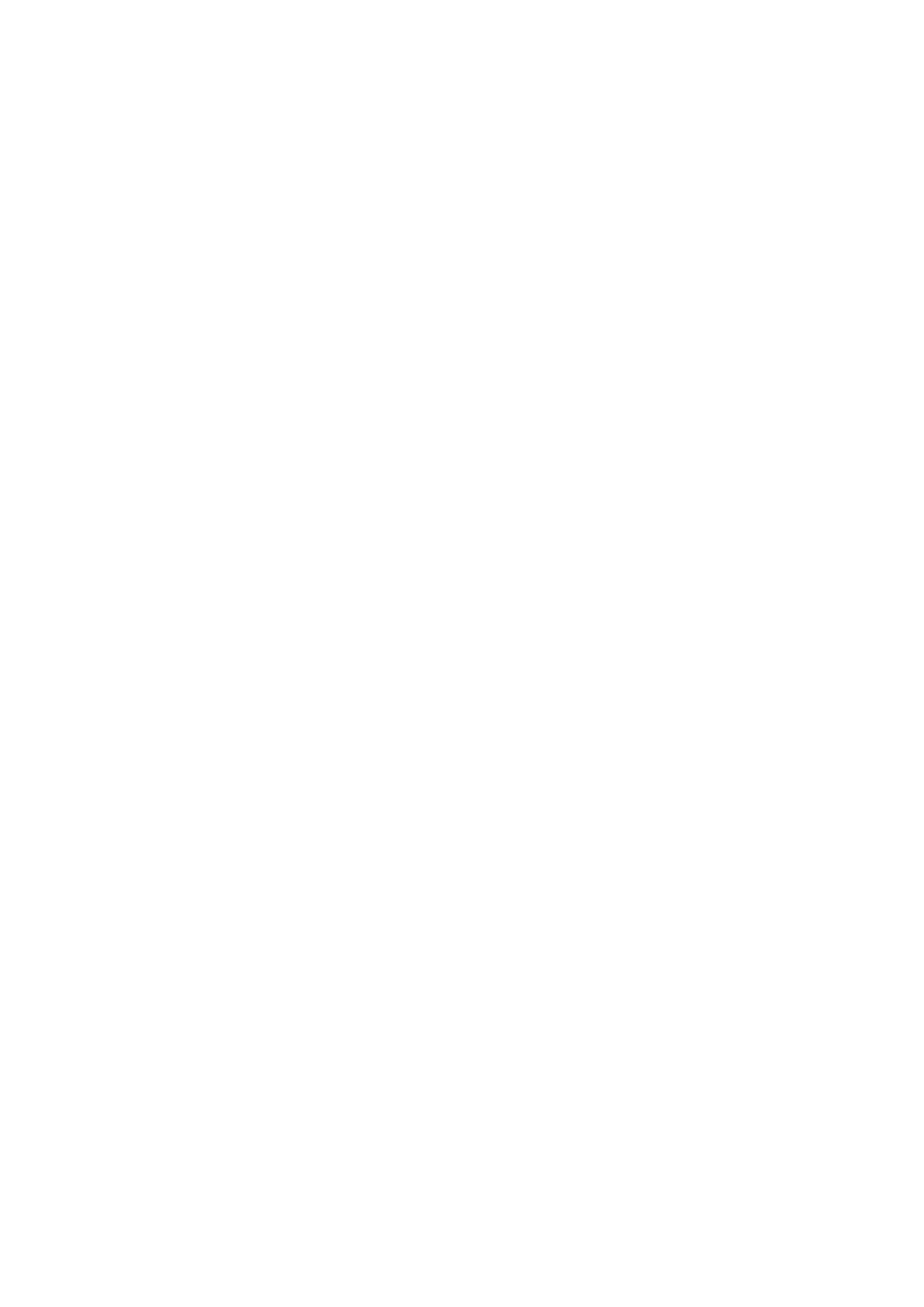### **Contents**

| -1. | Executive summary                    |  |
|-----|--------------------------------------|--|
| 2.  | Our findings in more detail          |  |
|     | Charging structures                  |  |
|     | Communication of charges information |  |
|     | Next steps                           |  |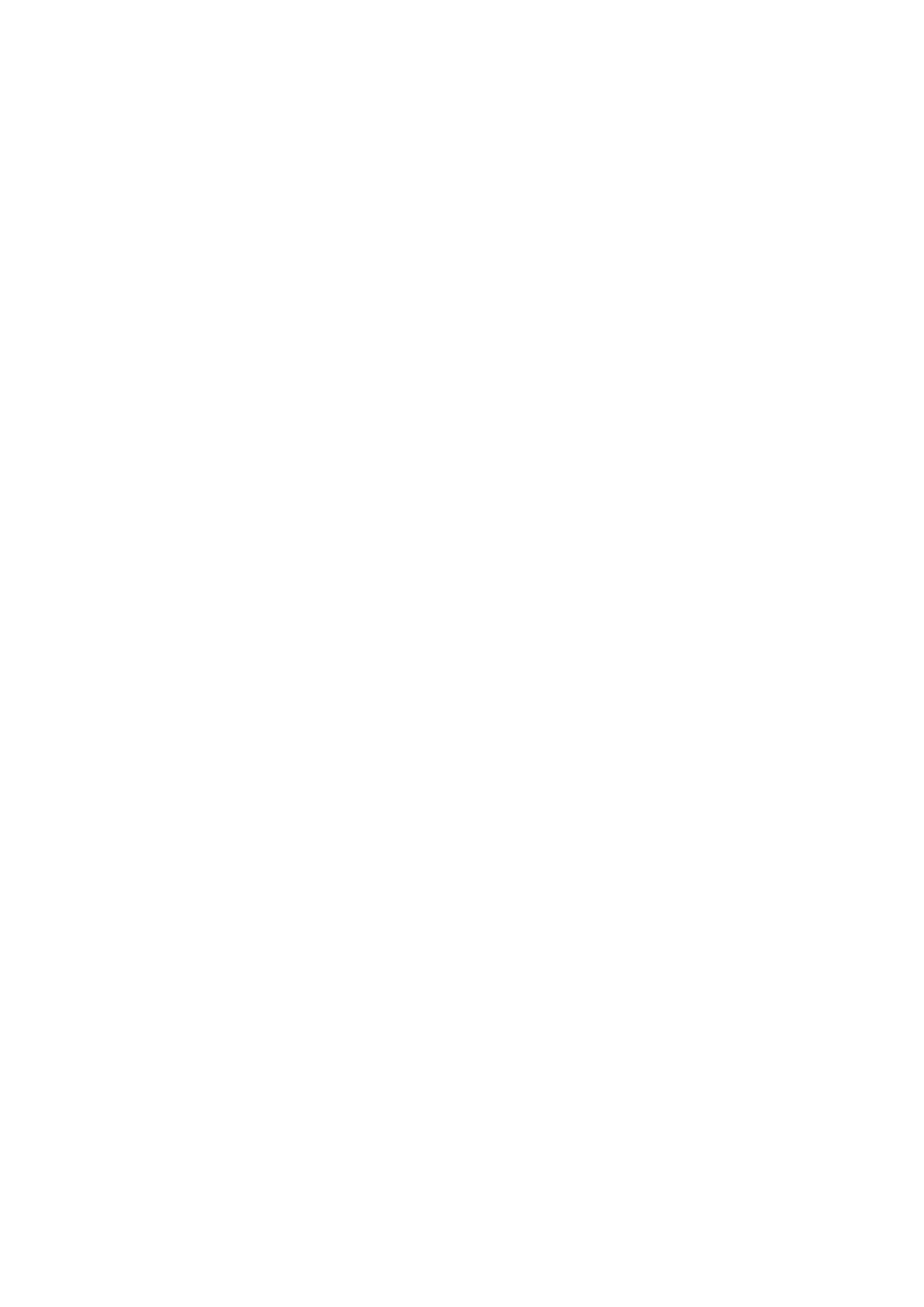### **1. Executive summary**

#### **Overview**

In this paper, we present the findings from our clarity of fund charges project and remind firms of the current regulatory framework. It is important that investors look at charges, as well as considering the risks of the fund and the fund manager's ability to deliver growth.

There are two main messages from our work:

- **1.** Using the annual management charge (AMC) in some marketing material and the ongoing charges figure (OCF) in other documents may confuse investors and hinder their ability to compare charges.
- **2.** Using the OCF consistently in all marketing material for UCITS funds<sup>1</sup> is likely to help investors understand and compare charges.

Firms must put consumers at the heart of their business model. That means it is important to make comparing costs as easy as possible. As part of the overall relationship between firms and consumers, firms need to manage the costs with as much tenacity as they produce returns, and make the costs they charge clear.

#### **Background**

The FCA Investment Management Strategy is focused on asset managers' role as agents, making decisions on behalf of customers. Our work has sought to understand how firms discharge their responsibilities as agents in ensuring charges are clear to investors. Our assessment was based on existing rules that firms should appropriately represent the interests of investors<sup>2</sup>, manage conflicts of interest between the firm and investors<sup>3</sup> and ensure that communications are clear, fair and not misleading.<sup>4</sup>

#### **What we did**

Our assessment focused on UK firms operating funds that were sold to UK retail investors. Eleven firms of different sizes and business models (mainstream asset managers, banks, insurers, wealth managers) were used as our sample. They generally had a significant UK retail exposure

<sup>1</sup> Authorised funds subject to the Undertakings for Collective Investment in Transferable Securities (UCITS) Directive.

<sup>2</sup> Principle for businesses 6

<sup>3</sup> Principle for businesses 8

<sup>4</sup> Principle for businesses 7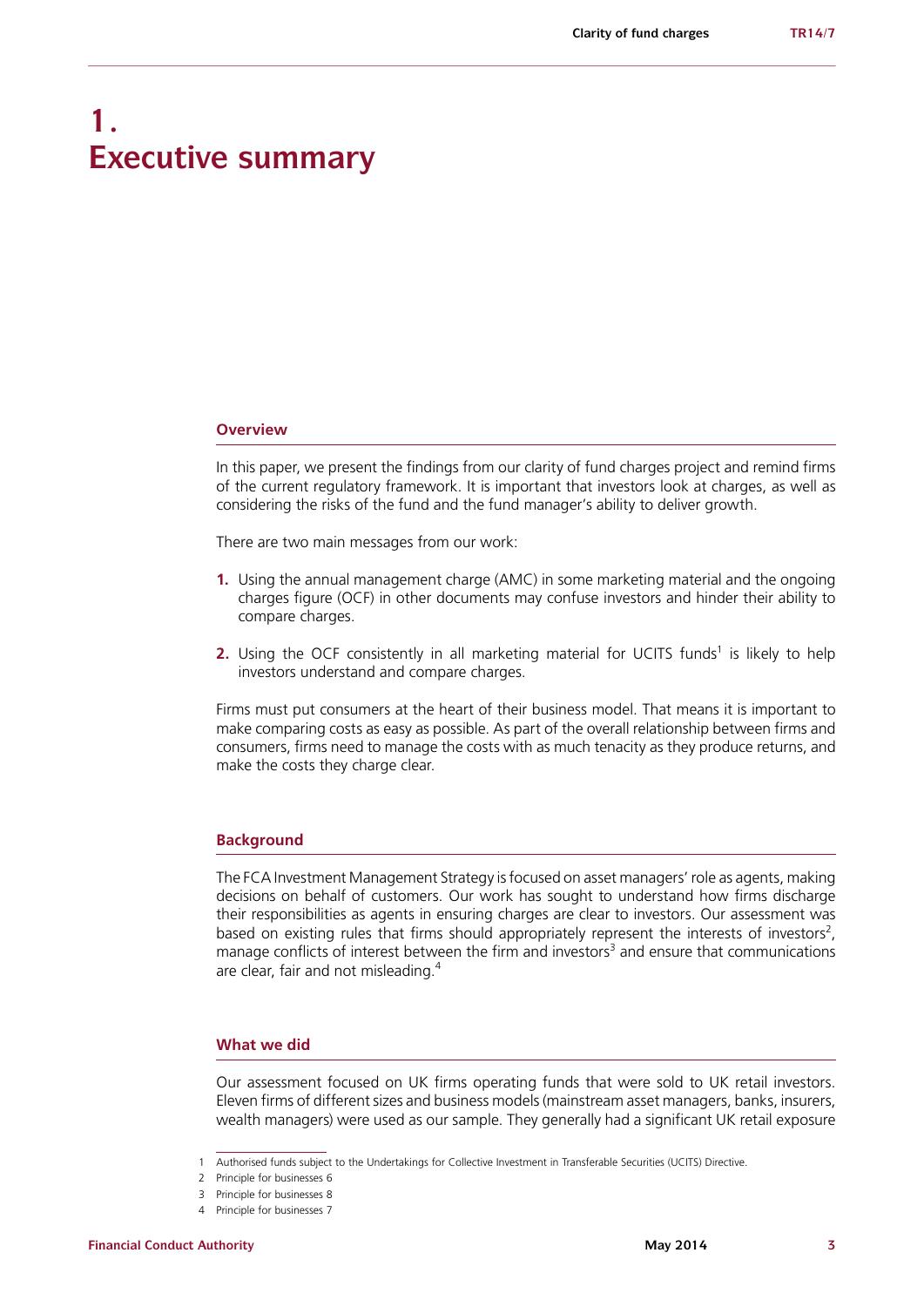relative to their size and we focused on actively managed funds. Our firm sample covered 29% of the UK retail market by assets under management, equivalent to £131bn.

#### **Findings**

- **1.** Seven firms used the AMC as the headline charge figure on marketing material, which did not provide investors with a clear, combined figure for charges.
- **2.** Seven firms did not fully consider investors and had charging structures and information that were likely to be less than clear to investors.
- **3.** Six firms made charging structures more complex by using administration charges that did not correspond to specific administration costs or adding performance fees.
- **4.** Three firms had unclear descriptions of administration charges.

#### **Our expectations**

- **1.** Firms have a duty to act in the best interest of investors. This means all firms must ensure their charges are clear to investors, particularly retail investors, so they know what they are paying for and can compare funds.
- **2.** Communications with retail customers should be fair, clear and not misleading<sup>5</sup> for both UCITS and non-UCITS funds.
- **3.** For UCITS funds, information on charges in marketing material (including websites) must be presented to investors in a way that is consistent with the key investor information document (KIID).<sup>6</sup> This means using the OCF as the headline charges figure.
- **4.** Platforms, advisers and other intermediaries should also use the OCF as the headline charges figure for UCITS funds.
- **5.** Descriptions of charges in the prospectus should explain clearly how the charges work.<sup>7</sup>

<sup>5</sup> COBS 4.2.1R (1) A [firm](http://fshandbook.info/FS/glossary-html/handbook/Glossary/F?definition=G430) must ensure that a communication or a [financial promotion](http://fshandbook.info/FS/glossary-html/handbook/Glossary/F?definition=G421) is fair, clear and not misleading.

<sup>6</sup> COBS 4.13.2R(1) A [firm](http://fshandbook.info/FS/glossary-html/handbook/Glossary/F?definition=G430) must ensure that a marketing communication that comprises an invitation to purchase [units](http://fshandbook.info/FS/glossary-html/handbook/Glossary/U?definition=G1230) in a [UCITS](http://fshandbook.info/FS/glossary-html/handbook/Glossary/U?definition=G1204)  [scheme](http://fshandbook.info/FS/glossary-html/handbook/Glossary/U?definition=G1204) or [EEA UCITS scheme](http://fshandbook.info/FS/glossary-html/handbook/Glossary/E?definition=G2868) and that contains specific information about the [scheme:](http://fshandbook.info/FS/glossary-html/handbook/Glossary/S?definition=G1043) (a) makes no statement that contradicts or diminishes the significance of the information contained in the [prospectus](http://fshandbook.info/FS/glossary-html/handbook/Glossary/P?definition=G924) and the [key](http://fshandbook.info/FS/glossary-html/handbook/Glossary/K?definition=G2872)  [investor information document](http://fshandbook.info/FS/glossary-html/handbook/Glossary/K?definition=G2872) or [EEA key investor information document](http://fshandbook.info/FS/glossary-html/handbook/Glossary/E?definition=G2867) for the scheme.

<sup>7</sup> COLL 4.2.4R (1) The authorised fund manager: (a) must ensure that the prospectus of the authorised fund does not contain any untrue or misleading statement or omit any matter required by the rules in this sourcebook to be included in it.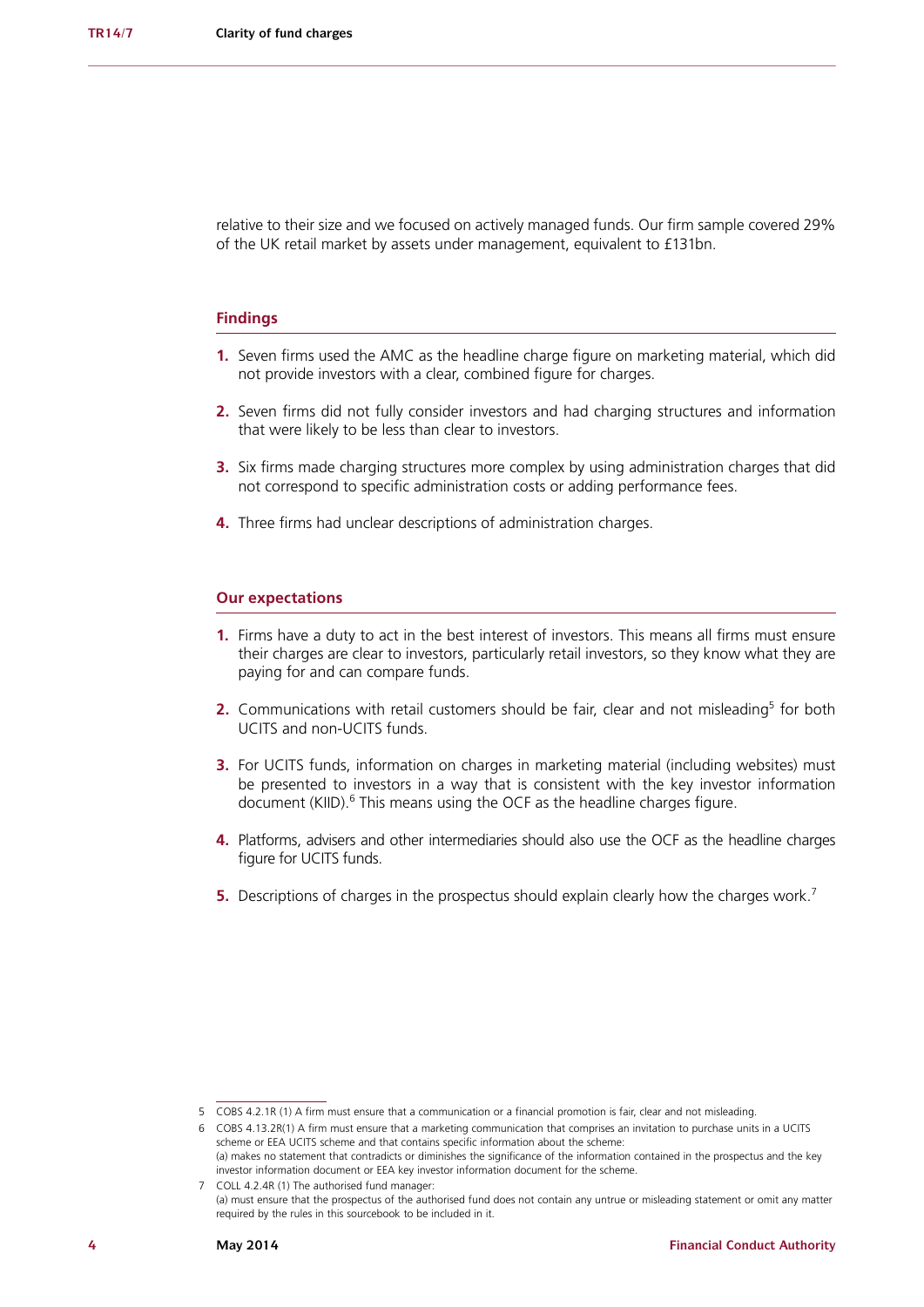#### **Next steps**

We have given detailed feedback to the firms visited and, where it appears firms may not have complied with relevant principles or rules, we have asked them to justify their approach and, where appropriate, required them to take remedial action.

All authorised fund managers should consider the findings in this paper and review their arrangements accordingly. The senior managers of the authorised fund manager, and the wider group if appropriate, should satisfy themselves that their firm's practices in relation to the clarity of charge information and fund governance are appropriate.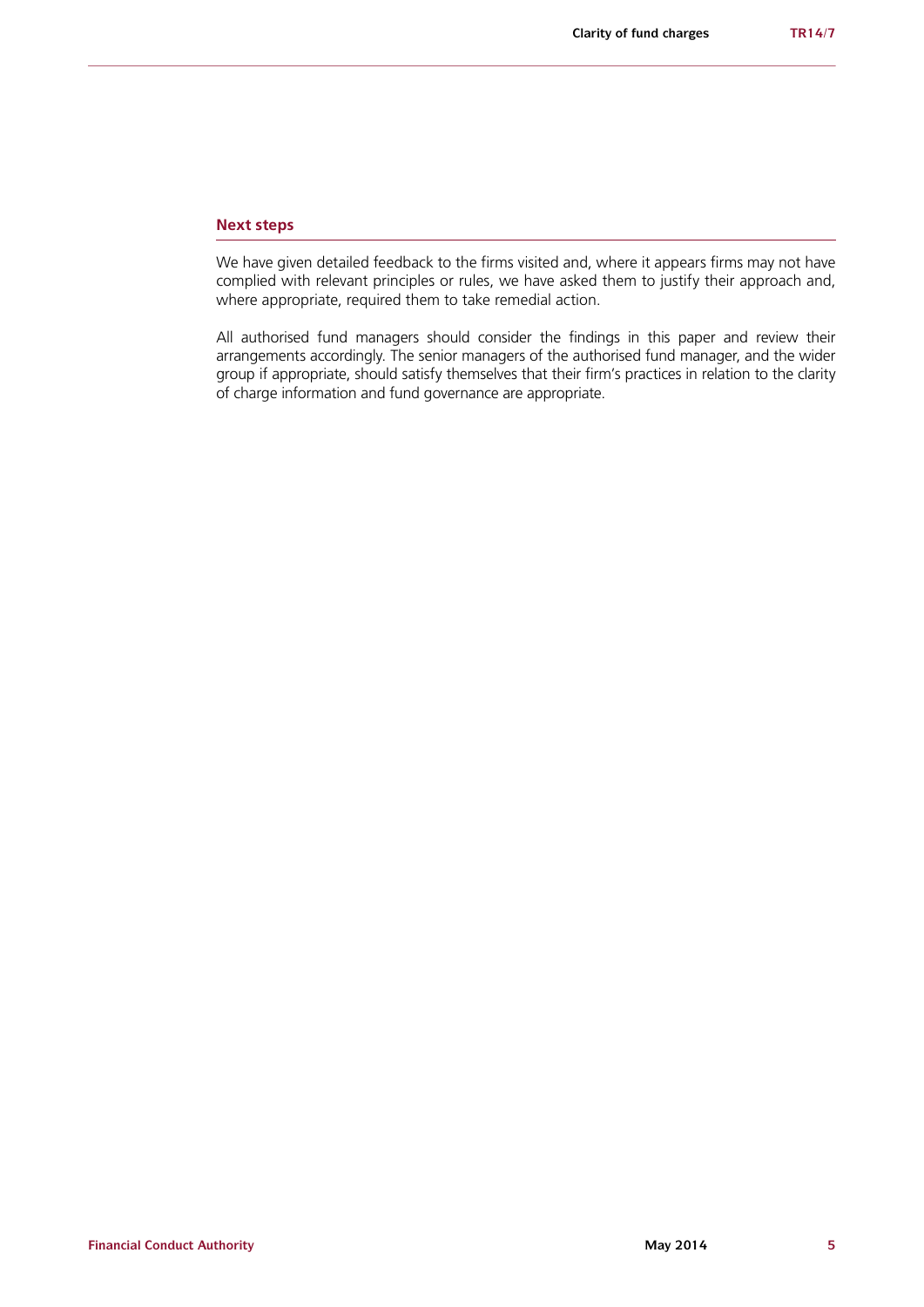## **2. Our findings in more detail**

It is important for investors to understand and compare charges because they contribute to fund returns, along with performance and the level of risk. This project focused on the clarity of charges.

Information provided to retail investors on charges may be spread across multiple documents and may refer to different charge figures (e.g. AMC, total expense ratio (TER), OCF), so investors may not be clear on which charges to compare between funds or the level of cost associated with investing in a particular fund. Being able to clearly compare charges across funds may improve efficiency in the retail market. We therefore looked at charging structures and the communication of charges.

#### **Charging structures**

The AMC is widely quoted in marketing literature and is deducted directly from investors' funds. This charge goes to the asset manager to cover ongoing management. It is taken to pay for the cost of the manager's investment management services, such as research analysis and portfolio management.

However, running a fund requires many activities in addition to this, such as keeping a register of investors, calculating the price of the fund's units or shares, and keeping the fund's assets safe. Each of these activities can be charged separately to funds. This can result in a complex charging structure. Initial charges and performance fees add to the complexity of charging structures and retail investors may not be able to estimate the potential cost of a performance fee.

We found that the number of parties involved in running a fund contributed to all firms in our sample using complex charging structures. However, some minimised the complexity by not using initial charges or performance fees.

A minority of firms could not provide a clear rationale for their charging structures, particularly performance fees, indicating insufficient consideration of investors when designing charging structures.

#### **Communication of charges information**

Communications with retail customers should be fair, clear and not misleading for both UCITS and non-UCITS funds. Descriptions of charges in the prospectus should explain clearly how the charges work. Rules for UCITS funds specify that marketing material must not contradict or diminish information contained in the KIID, the key disclosure document for UCITS funds.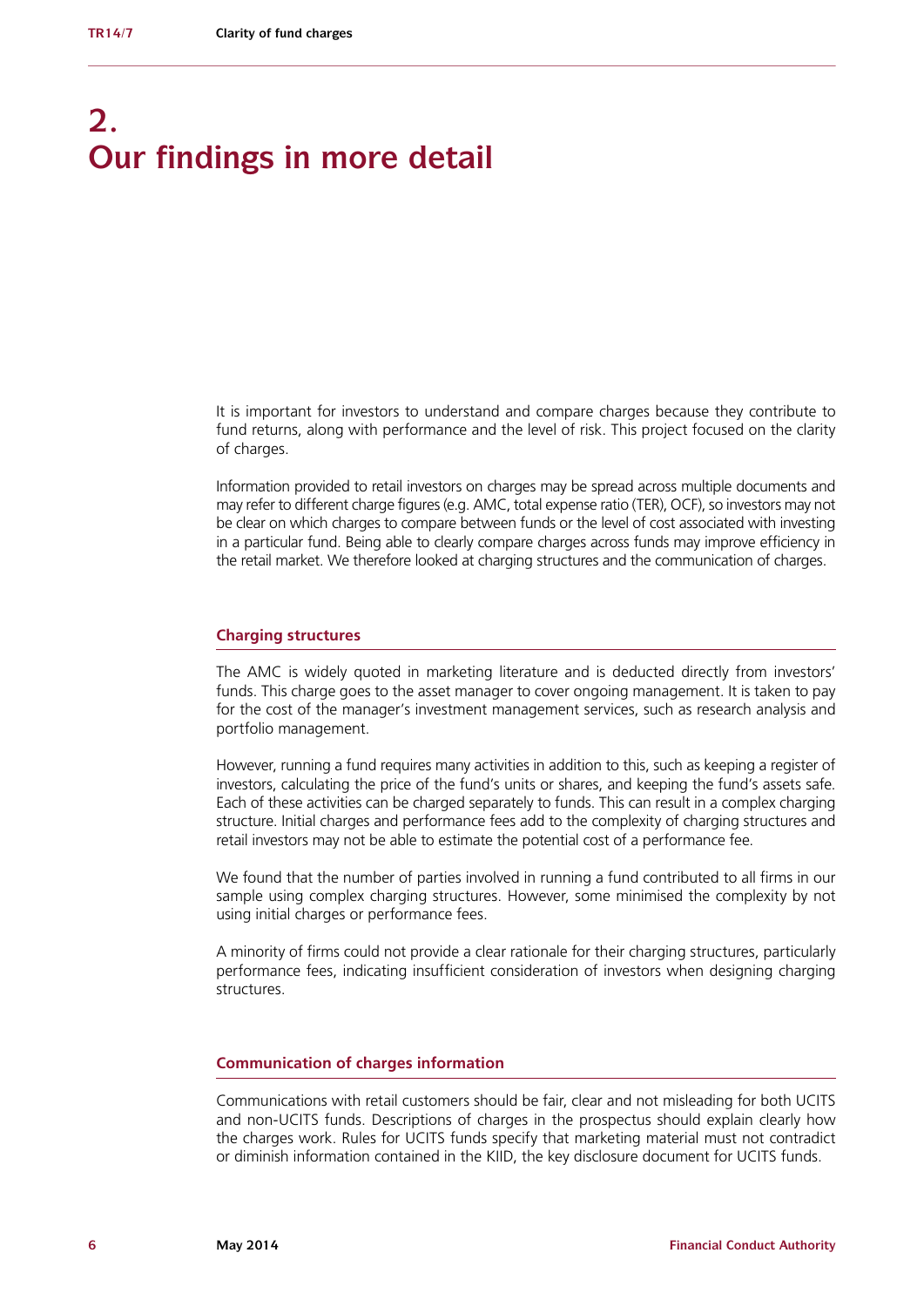Using the AMC as the headline charge figure on marketing material does not provide investors with a clear, combined figure for charges as it excludes additional charges and expenses that are taken from funds. Additional ongoing charges can add significant amounts to the cost of a fund and we saw some small funds with charges of up to 0.9% in addition to the AMC. Using the AMC could therefore result in retail investors finding it difficult to accurately compare charges and potentially underestimating the cost of some funds.

The OCF represents the ongoing costs to the funds, which includes the AMC and other charges for services such as keeping a register of investors, calculating the price of the fund's units or shares and keeping the fund's assets safe. The OCF must be displayed in the KIID.

If charges information for UCITS funds is provided in marketing material or on websites, the OCF should be the prominent charges figure presented to investors. Charges must be presented to investors in a way that is consistent with the KIID. These rules apply to distributors' websites and where they produce their own marketing material.

#### **Example of a firm ensuring investors were aware of initial charges**

One firm had a number of funds that had been soft closed to limit further investment into those funds. The funds were not actively marketed and new investors would have to pay an initial charge. The firm was concerned that new investors in these funds might not realise that an initial charge would be applied. The firm wrote to each investor when their application was received to ensure that they realised their investment was subject to an initial charge and that they were happy to pay the charge to access the soft closed funds.

#### **Example of ensuring clear information is delivered to investors**

One firm was concerned about factsheets designed for investment advisers ending up with retail customers. The firm therefore designed all its factsheets to be suitable for retail investors to avoid this risk. The firm also used questionnaires to test endinvestors' financial knowledge and used this insight to develop additional material so investors had the information they needed to understand funds and charges.

#### **Consistency of information provided by asset managers**

Some firms provided clear information that was consistent across documents and tailored the level of information and language to retail investors.

#### **Example of clear and consistent charge information**

One firm used only the OCF (or TER when used by non-UCITS funds) to illustrate charges on marketing material and on its website. This meant a combined charge figure was presented to investors, rather than other figures such as the AMC. This should allow charges to be more easily understood and compared.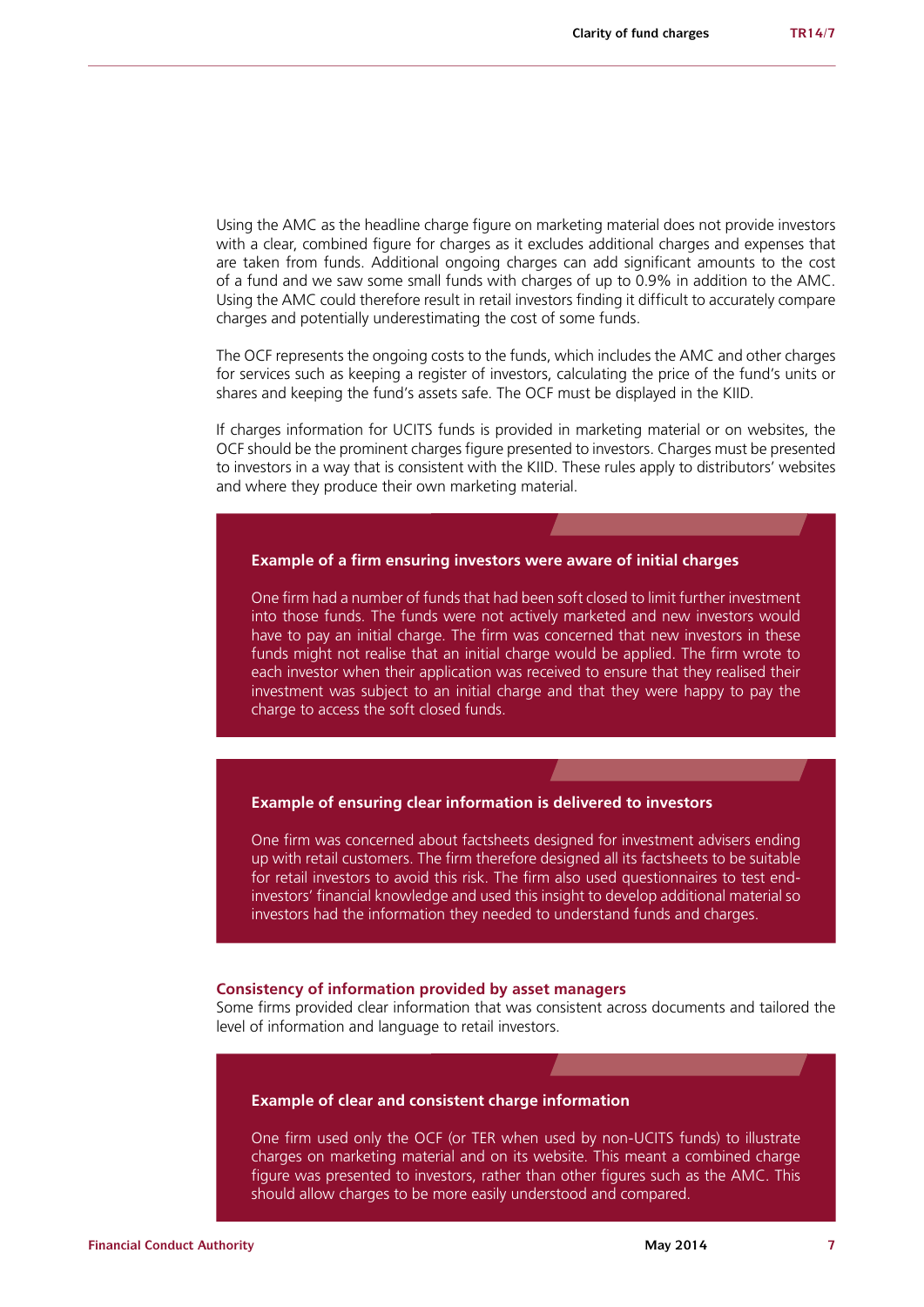Other firms were inconsistent in their use of charge information, displaying the AMC on factsheets and websites rather than the OCF/TER. Investors may be unsure about which figure to compare and how the AMC and OCF/TER differs. For UCITS funds, the OCF should be used on websites, factsheets or other marketing material when describing charges, as required by our rules.

#### **Consistency of information provided by distributors**

Platforms, advisers and other intermediaries should also provide information clearly and consistently to investors. We undertook a limited assessment and found some platforms presented the AMC as the main charge figure, which may lead to investors underestimating the cost of funds or being unsure about which figures to compare. For UCITS funds, the OCF should be the prominent charges figure, as required by our rules.<sup>8</sup>

**Example of an asset manager ensuring clear information is provided by distributors**

One firm was negotiating for the right to audit distributor-produced fund literature and illustrations. It was also negotiating with platforms so only the asset manager's factsheets were provided to investors by the platform. The firm wanted to ensure its careful consideration of clearly presenting charges information was also taken up by distributors.

#### **Prospectus descriptions**

Some firms worked to write prospectuses that were more accessible to retail investors, while adhering to the legal requirements. Other firms did not try to simplify the technical legal language in which the document was first drafted. In some cases this made the prospectus difficult to understand.

#### **Examples of poor disclosure of a charge in the prospectus**

A number of firms used an administration charge. Some firms did not clearly disclose the operation of the administration charge in their prospectuses. We have seen cases where the disclosure of what happens to surpluses from administration charges is not clear. Our view is that for transparency to investors this should be made clear.

#### **Consideration of investors**

Firms have a duty to act in the best interest of investors. For this matter, that means structuring and disclosing charges so they are clear to investors, particularly retail investors.

<sup>8</sup> COBS 4.13.2R(1) A [firm](http://fshandbook.info/FS/glossary-html/handbook/Glossary/F?definition=G430) must ensure that a marketing communication that comprises an invitation to purchase [units](http://fshandbook.info/FS/glossary-html/handbook/Glossary/U?definition=G1230) in a [UCITS](http://fshandbook.info/FS/glossary-html/handbook/Glossary/U?definition=G1204)  [scheme](http://fshandbook.info/FS/glossary-html/handbook/Glossary/U?definition=G1204) or [EEA UCITS scheme](http://fshandbook.info/FS/glossary-html/handbook/Glossary/E?definition=G2868) and that contains specific information about the [scheme:](http://fshandbook.info/FS/glossary-html/handbook/Glossary/S?definition=G1043) (a) makes no statement that contradicts or diminishes the significance of the information contained in the [prospectus](http://fshandbook.info/FS/glossary-html/handbook/Glossary/P?definition=G924) and the [key](http://fshandbook.info/FS/glossary-html/handbook/Glossary/K?definition=G2872)  [investor information document](http://fshandbook.info/FS/glossary-html/handbook/Glossary/K?definition=G2872) or [EEA key investor information document](http://fshandbook.info/FS/glossary-html/handbook/Glossary/E?definition=G2867) for the scheme.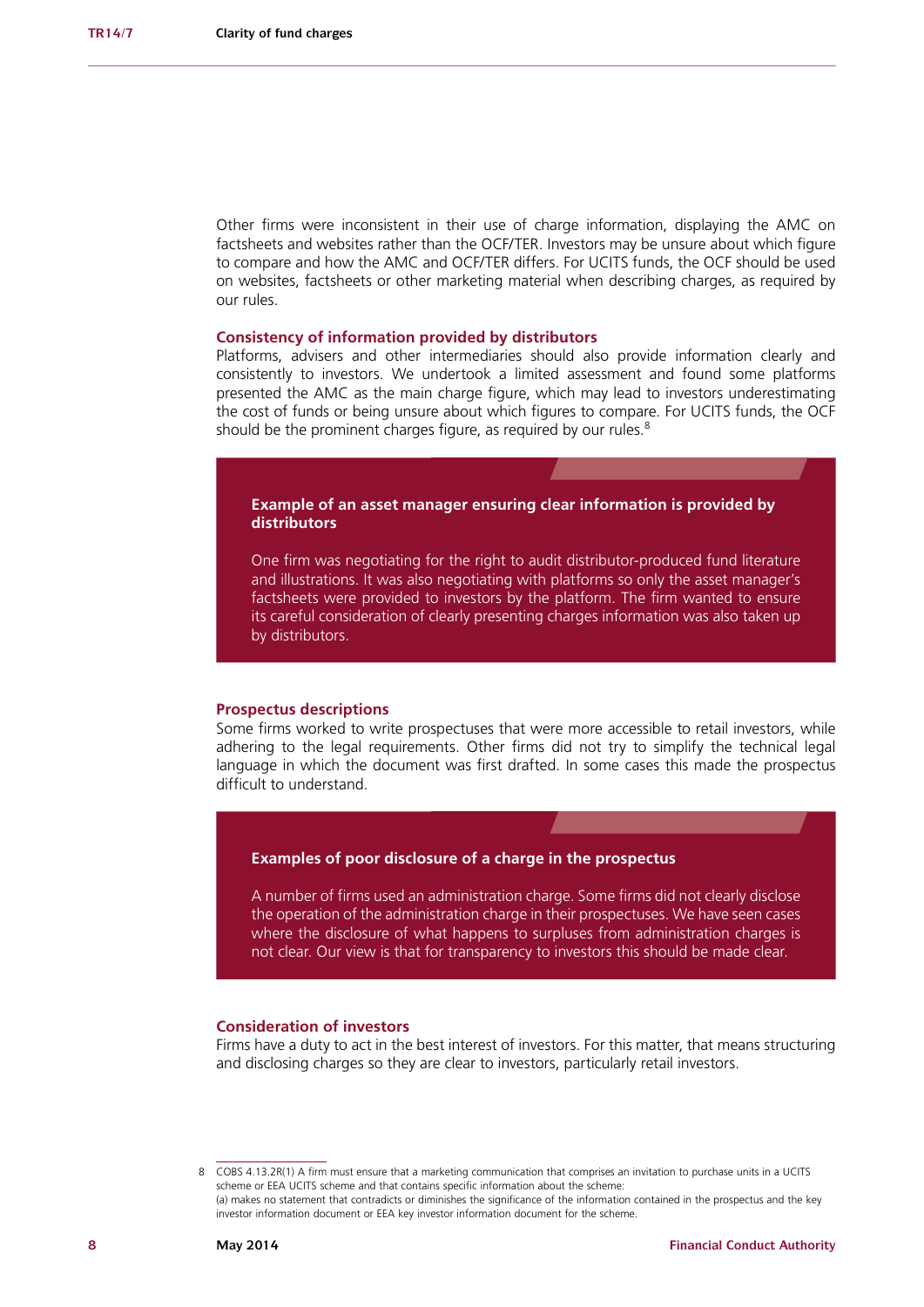#### **Example of a firm providing clear information to investors**

One firm wanted to clearly and prominently present investors with a summary of the performance of their investment and the charges that they paid over the past year. It did this by writing to each investor annually summarising the fund performance and charges. To make charges more pertinent to investors, they were presented as a pounds and pence figure. The firm felt the effort was worthwhile as it would allow investors to better understand fund performance and charges.

Firms that did not fully consider investors in their decision-making had charging structures or information that was unlikely to provide a clear view on charges to investors. Some of these firms viewed themselves as wholesalers, whose customers were advisers and platforms rather than the individuals who invested in the funds. Firms that recognised underlying investors as their customers tended to produce clearer information on charges.

Some firms had a strong desire to interact with their investors and considered them when making decisions. This was reflected in a clear rationale for charging structures and how information was provided to investors. For example, some firms did not use performance fees because of concerns about investors' understanding of the fee.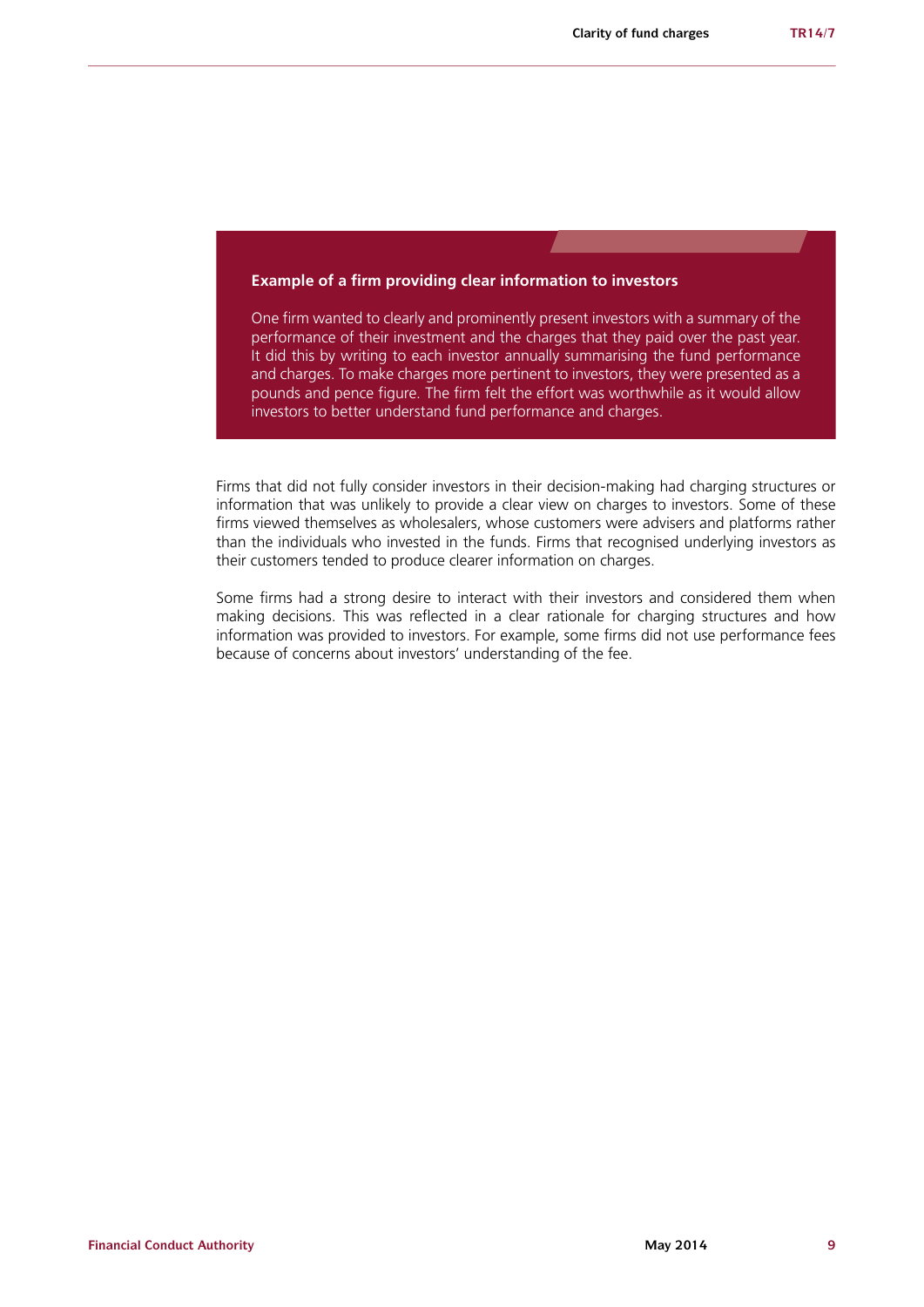# **3. Next steps**

A number of new pieces of European legislation will be implemented over the coming years, including the regulation on key information documents for packaged retail and insurance based investment products, otherwise known as the PRIIPs Regulation, and the revised Markets in Financial Instruments Directive (MiFID II). Both the PRIIPs Regulation and MiFID II will change the way information is provided to investors at the point of sale. This report serves as a reminder of the current rules that firms should be following to ensure fund charges are clear to investors. We will follow up on this work through our routine supervision.

We will continue to work with the Investment Management Association (IMA) on this matter. The IMA has issued voluntary industry guidance on enhanced disclosure of charges and costs and has consulted on introducing a template presenting information about performance and charges into funds' annual reports and accounts. This will provide more information on charges to investors.